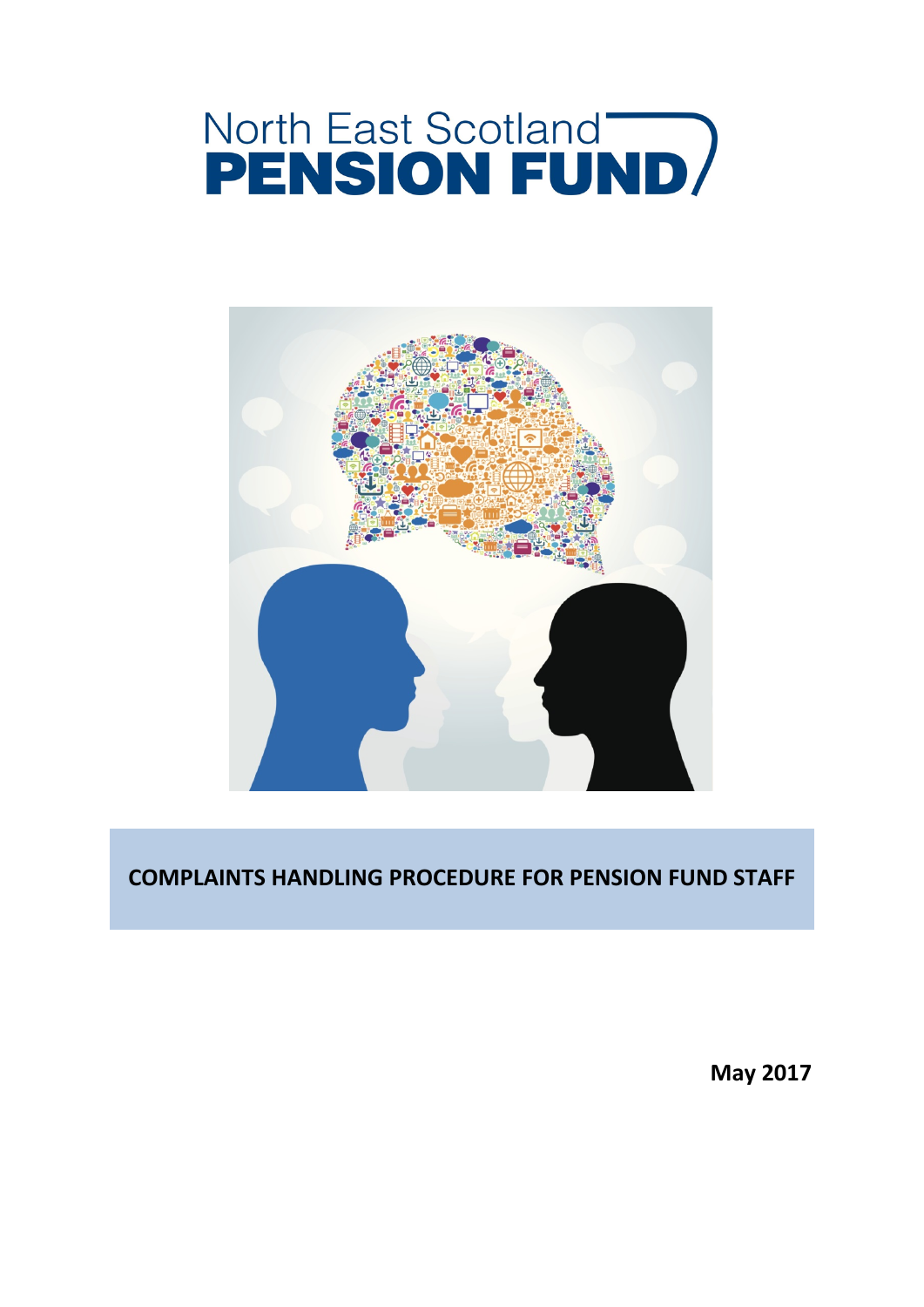# **Contents**

# Click on links below to go to relevant section

| $\bullet$ |
|-----------|
| $\bullet$ |
|           |
| $\bullet$ |
| $\bullet$ |
|           |
|           |
|           |
|           |
|           |
|           |
|           |
|           |

| <b>Document</b>      | <b>Complaint Handling</b> |
|----------------------|---------------------------|
|                      | Procedure                 |
|                      |                           |
| Draft/Review Date    | 23/03/2017                |
| <b>Approval Date</b> | 12/05/2017                |
| Author/Team          | Mairi Suttie & Hayleigh   |
|                      | Weldon                    |
| <b>Review Date</b>   | 12/05/2018                |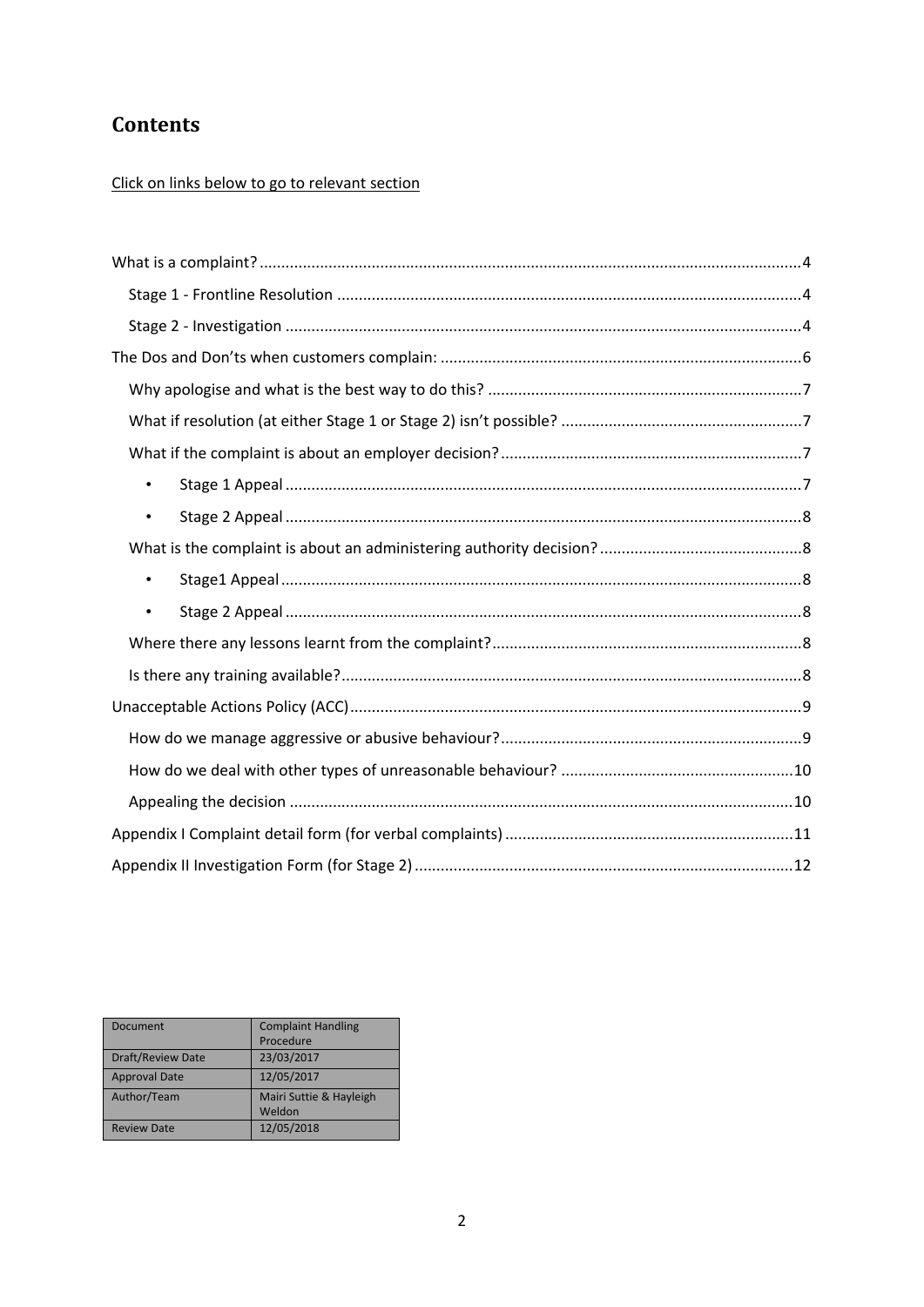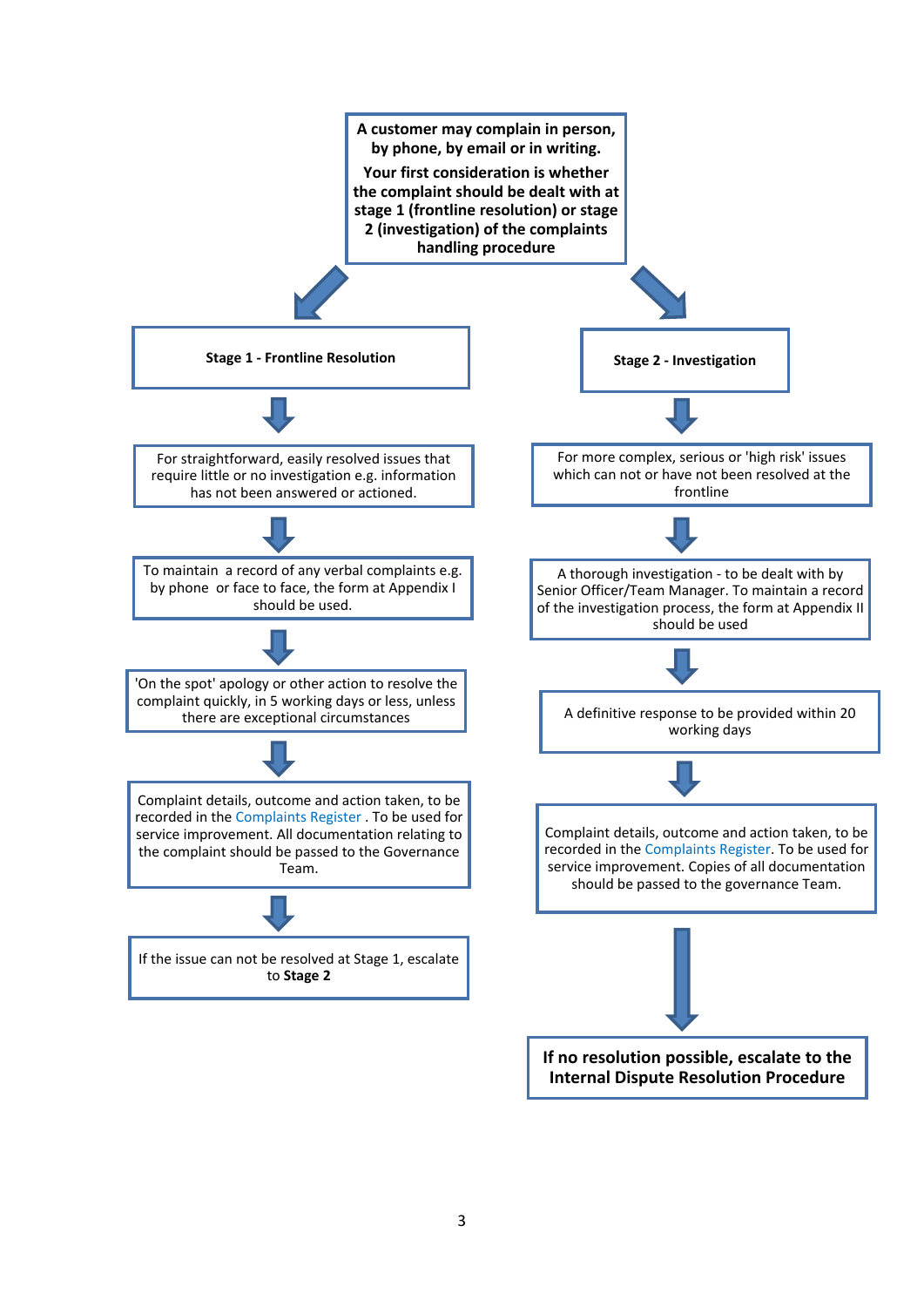#### Introduction

<span id="page-3-3"></span>Complaints give us valuable information which we can use to improve our customer service. They provide a first-hand account of the customer's views and experience and can highlight problems we may otherwise miss.

Our complaints handling procedure will enable us to address a customer's dissatisfaction and may also prevent the same problems that led to the complaint from happening again.

#### <span id="page-3-0"></span>What is a [complaint?](#page-3-3)

## **'A complaint is an expression of dissatisfaction by one or more members of the public about NESPF's action or lack of action or the standard of service provided by or on behalf of NESPF'**

A customer can make a complaint in a number of ways; by letter, email, by phone or in person. Any staff member could potentially be the first point of contact for the customer's complaint. You should be prepared to try and resolve a complaint relevant to your area on the spot.

<span id="page-3-4"></span>[Appendix](#page-10-0) I contains a form which should be used to record the details of any complaints we receive verbally, either by telephone or in person. This will mean that we have all the details of the complaint in writing for our records.

#### How do we deal with a [complaint?](#page-3-4)

#### <span id="page-3-1"></span>**Stage 1 - Frontline Resolution (within 5 working days)**

These are normally straightforward complaints which require little or no investigation.

For example:

- A service has not been provided or has been provided to an unsatisfactory standard
- A request for information has not been answered or actioned
- A staff member was rude or unhelpful

Frontline resolution complaints can be addressed by any member of staff or alternatively be referred to the appropriate person such as a Senior Pensions Officer or a Team Manager. They should be resolved quickly with an apology, explanation and/or any other action, **within 5 working days** or sooner if possible.

Frontline complaints along with any lessons learned should be recorded in the [Complaints](Complaint%2520Register.xlsx) Register. A copy of all documentation relating to the complaint and its resolution should be passed to the Governance Team.

#### <span id="page-3-2"></span>**Stage 2 - Investigation (acknowledge within 3 working days, full response within 20 working days)**

Where possible, complaints to be considered at the investigation stage should be submitted in writing (to the Pensions Manager) and marked 'dispute'.

A tailored investigation should be carried out to establish the facts behind the complaint. The investigating officer should decide what information is required with due regard to information that may be confidential, sensitive, restricted or covered by Data Protection legislation. For a copy of the complaints investigation form see **Appendix II**.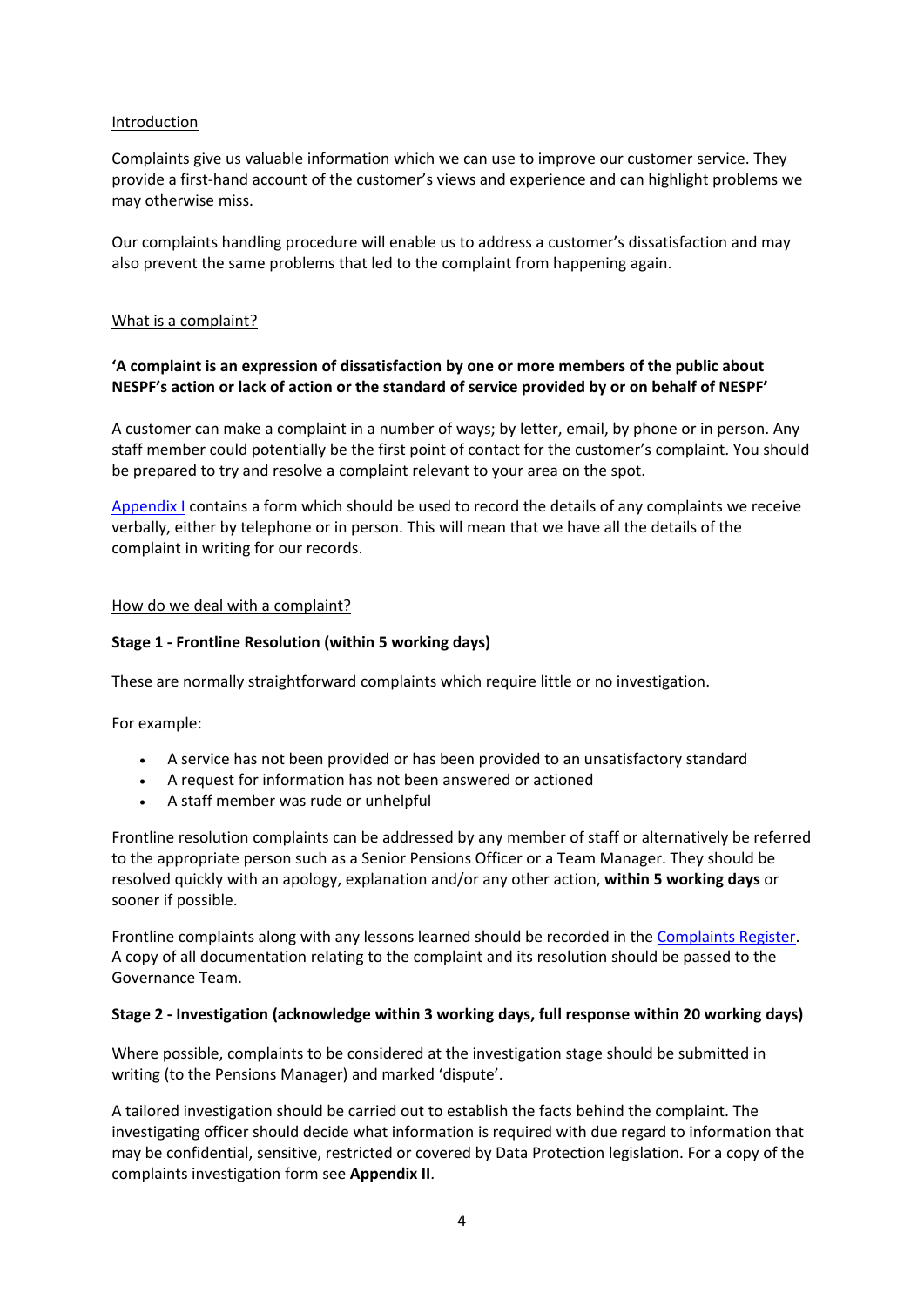The conclusion reached following investigation must be based on an objective analysis of the evidence and provide a clear explanation of this analysis.

At the end of the investigation, the decision must be formally communicated to the member either face-to-face or in writing. Responses should be based on the facts established by the investigation and a full explanation should be given on how the conclusion was reached. It may be good practice in some situations to communicate the information by telephone, followed by a letter.

Where an investigation identifies a service failure and we propose to take action, the correspondence should include details of what will be done and when. The final decision letter should provide the member with information on their right to appeal (through the Internal Dispute Resolution Procedure) or where the complaint relates to a decision made by NESPF, directly to the Pensions Ombudsman.

Following resolution at Stage 2, details of the complaint and any lessons learned should be recorded in the [Complaints](Complaint%2520Register.xlsx) Register. A copy of all documentation relating to the complaint and its resolution should be passed to the Governance Team.

<span id="page-4-0"></span>If we handle complaints well, they can give our members a form of redress when things go wrong, and can help us to continuously improve our services.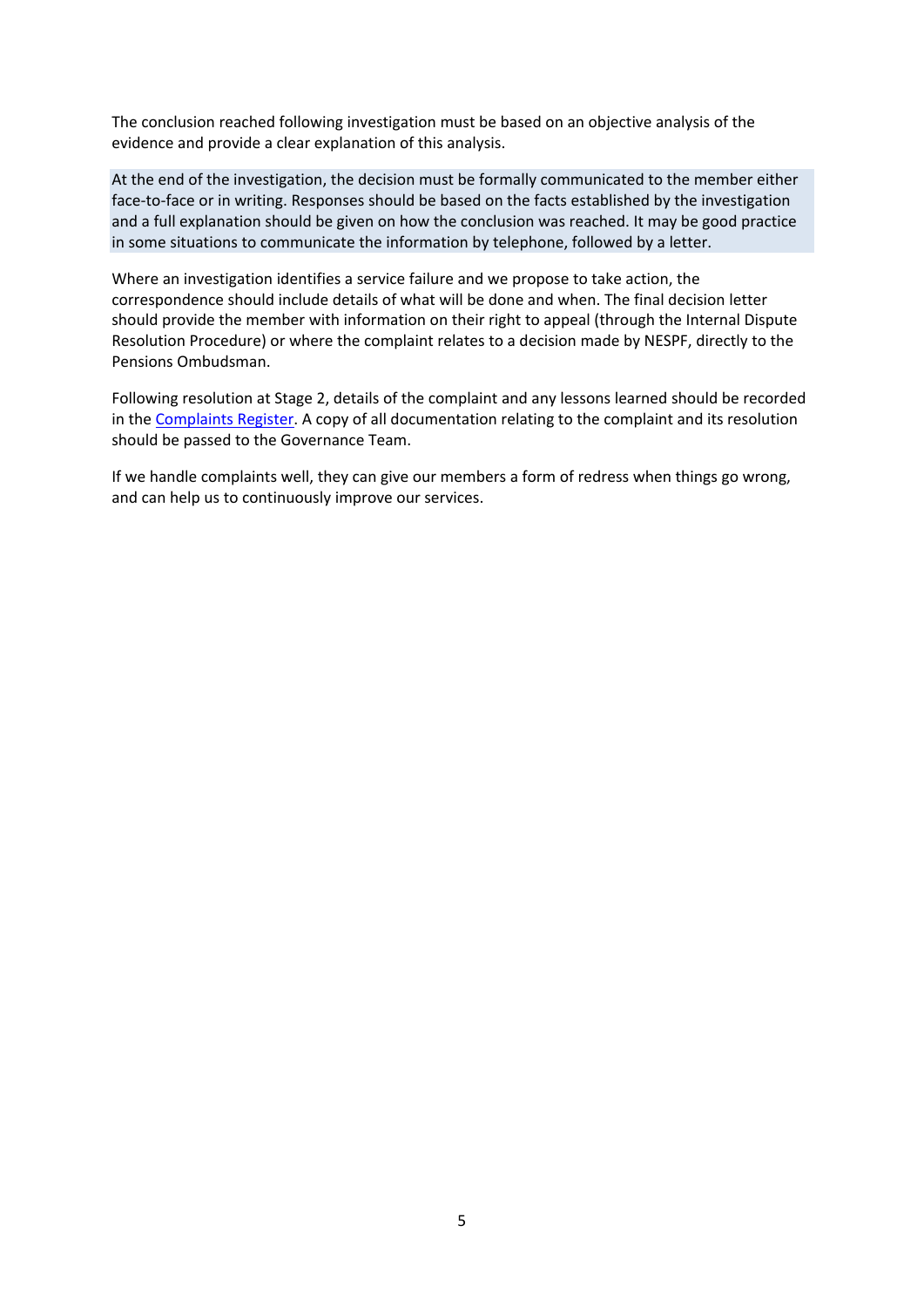#### <span id="page-5-0"></span>**The Dos and Don'ts when [customers](#page-4-0) complain:**

**Do's**

Be aware of your responsibility to try to resolve the complaint or seek help to resolve it

Identify youself and ask for the member's details

Be sensitive - making a complaint can be stressful, so respond with courtesy, tact and empathy. Treat all information in confidence

#### Listen & understand-

Listen carefully to what the customer is saying without interrupting. Take notes if necessary, ask open ended questions to get more information to assist with resolving the complaint

Provide an apology and explanation if it is clear we have made a mistake

#### Inform-

make sure you agree a course of action that is satisfactory to the member and NESPF. If in doubt, discuss the matter with your line manager. You should follow up to make sure this has been done

Explain the next stage e.g. IDRP, if the problem hasn't been resolved to the customer's satisfaction

#### Record -

<span id="page-5-1"></span>Make sure the details of the complaint are recorded

#### **Don'ts**

Refuse to accept there is a problem. If the customer thinks there is a problem, you must help

Be defensive or argue

Jump to conclusions; wait until you have the whole story

Make promises you can't keep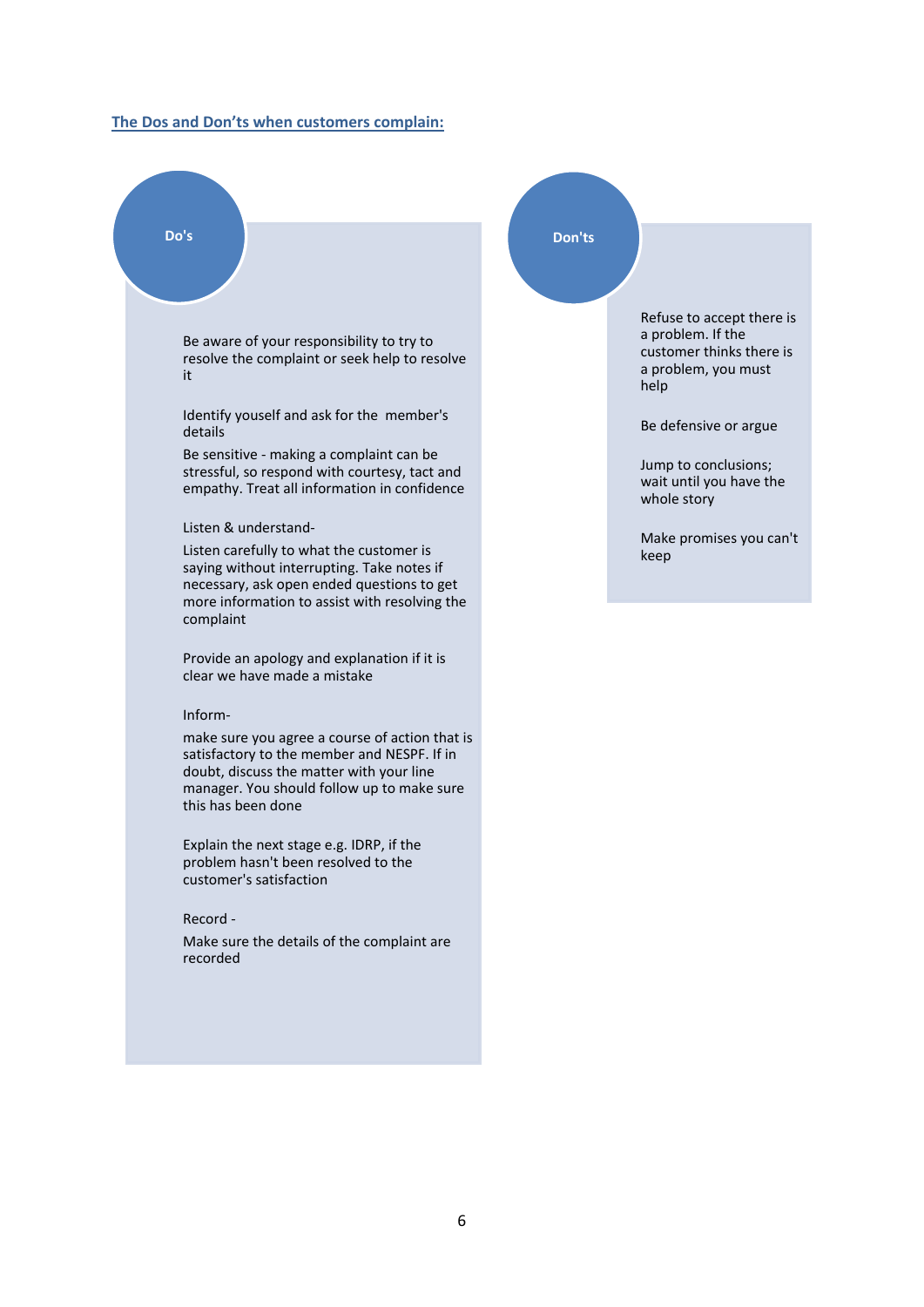## <span id="page-6-0"></span>**Why [apologise](#page-5-1) and what is the best way to do this?**

- It can be relatively simple and helpful to say sorry that someone had a bad experience
- A meaningful apology can help both sides calm their emotions and move on to put things right
- It is important that, when making an apology, you understand how and why the person making the complaint believes they were wronged and what they want in order to put things right
- For a meaningful apology, the timing needs to be right you should not leave it too late or distance yourself from the apology. Use clear, plain and direct language. Make sure your apology sounds natural and sincere. Your apology should not question whether the person making the complaint has been harmed e.g. by saying 'I am sorry *if* you were offended'

It is important to remember an apology is not a sign of weakness. It can be a sign of strength and can show you are willing to learn when something has gone wrong. It can also show that you are committed to putting things right. To apologise is good practice and is an important part of effectively managing complaints.

### <span id="page-6-1"></span>**What if [resolution](#page-6-4) (at either Stage 1 or Stage 2) isn't possible?**

- <span id="page-6-4"></span>• We would hope that most problems can be dealt with informally by the Pensions Team (at Stage 1 or Stage 2), but recognise that sometimes this is not possible.
- NESPF has a formal Internal Dispute [Resolution](file://acc.gov.uk/data/CorpGov/Finance/Group/SUP_DAT/Communications/Documents/LGPS%20Guides/2016%20Guides/IDRP%20Guide.pdf) Procedure (IDRP) which should be reserved for more complex and contentious issues e.g. payment of death benefits. The IDRP should be used where either the employer or the administering authority has tried to resolve the issue informally but the individual is still unhappy with the outcome.
- Members, prospective members or the widow/widower/partner or dependent of a deceased person, all have access to the two stage IDRP procedure. They can use this to dispute procedures or to settle any complaint they may have about the decisions made about them under the scheme rules or about the way their case has been handled.
- If the complaint is about something other than a decision, for example if it relates to poor administration, then the complaint can be made directly to the Pensions [Ombudsman](https://www.pensions-ombudsman.org.uk/). This may occur if there are, for example, unreasonable delays in providing information to a member, failure to notify about scheme changes etc.

#### <span id="page-6-2"></span>**What if the complaint is about an employer decision?**

If the complaint cannot be resolved in the first instance by the employer, the member can invoke the two stage IDRP. They should submit the IDRP form, with any complaint being made in writing **within 6 months** of the date the member is notified of the decision which they are appealing against.

<span id="page-6-3"></span>• Stage 1 Appeal – the complaint should be directed to the person nominated by the **member's employer** to consider the appeal. The Appointed Person will either **uphold or dismiss** but must consult NESPF to ensure compliance with Regulations. A response to the complaint must be given **within 2 months** or the member must be informed of any delay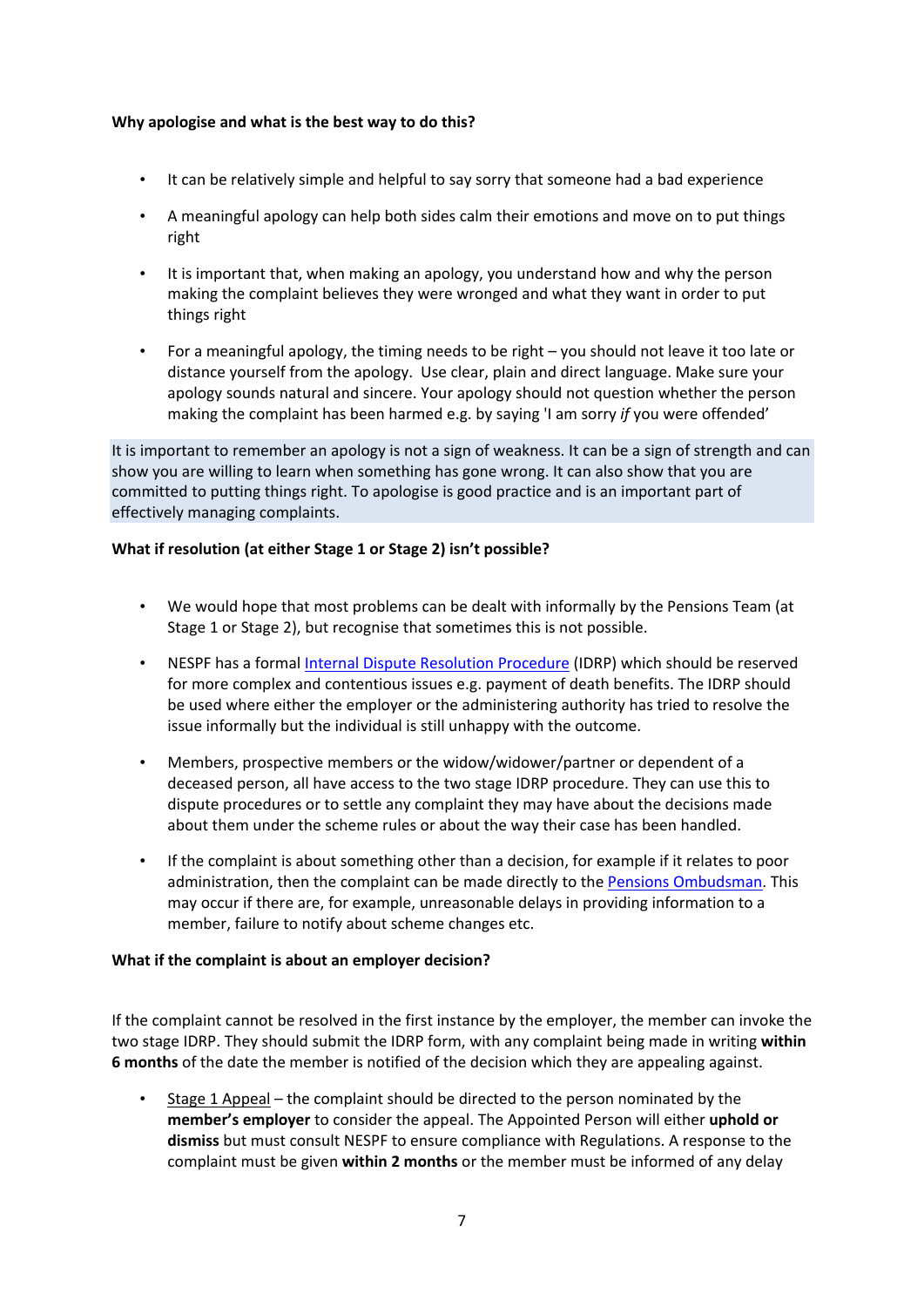<span id="page-7-0"></span>• Stage 2 Appeal - if the member is not satisfied with the decision of the Appointed Person nominated by the employer to consider the appeal, they have a further right of appeal under Stage 2 to the Scottish Ministers which must be made in writing **within 6 months** of Stage 1 determination

## <span id="page-7-1"></span>**What if the complaint is about an administering authority decision?**

If the complaint cannot be resolved in the first instance by frontline staff or the Pensions Manager, the member can invoke the two stage IDRP. They should submit the IDRP form, with any complaint being made in writing **within 6 months** of the date the member is notified of the decision which they are appealing against.

- <span id="page-7-2"></span>• Stage1 Appeal - complaint should be directed to the person nominated by the **administering authority** as the Appointed Person (ACC have appointed the Head of Legal & Democratic Services) and they must reply to the complaint **within 2 months** or advise of any delay
- <span id="page-7-3"></span>• Stage 2 Appeal - if the member is not satisfied with the decision of the Appointed Person nominated by the administering authority, there is a further right of appeal to the Scottish Ministers which must be made in writing **within 6 months** of the Stage 1 determination

<span id="page-7-6"></span>**PLEASE NOTE** the member must always be advised of the outcome

### <span id="page-7-4"></span>**[Were](#page-7-6) there any lessons learnt from the [complaint?](#page-7-6)**

After the closure of the complaint, the responding officer should identify any **'lessons learnt**' by completing the [Complaint](file://acc.gov.uk/data/CorpGov/Finance/Group/SUP_DAT/Governance/Governance/Disputes/Complaint%20Register.xlsx) Register and copies of all supporting documentation should be passed to the Governance Team. The information in the Register will be reviewed by the management team – it may be that improvements to our services or procedures are identified as a result of the complaint.

A **'lesson learnt'** is any action to resolve an issue and to prevent future reoccurrence.

For example:

- An amendment to an existing procedure
- Updating information on a webpage to ensure that the information is accurate and consistent
- Increasing the level of content on a letter to ensure full and complete information is provided to the service user
- Briefing the employees on a more frequent basis to ensure that their knowledge is up to date

#### <span id="page-7-5"></span>**Is there any training [available?](#page-7-5)**

An online training course is available at: <http://www.spsotraining.org.uk/>.

ACC handling complaints course is available through OIL.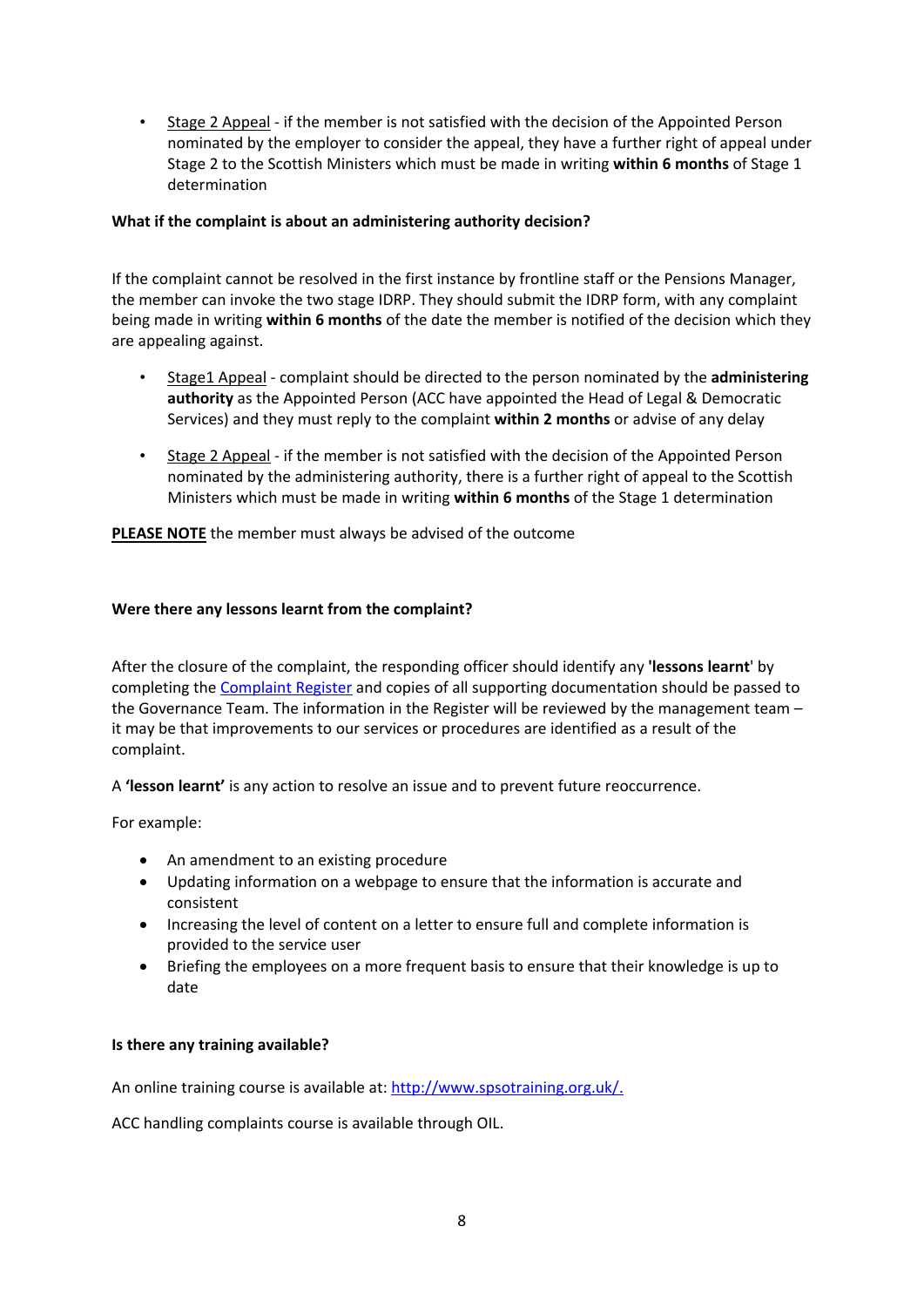#### <span id="page-8-0"></span>[Unacceptable](#page-8-0) Actions Policy (ACC)

## '*We believe our members have the right to be heard, understood and respected. However occasionally, there are situations where it can be difficult to deal with a member's enquiry or concerns due to their actions'*

There are a range of actions which are considered to be unacceptable.

For example:

#### **Aggressive or abusive behaviour**

We understand people can become angry when matters about which they feel strongly are not being dealt with as they wish or at difficult or stressful times such as losing a family member. However, we will not tolerate behaviour where it escalates into aggression or abuse directed towards member(s) of staff. This could include unsuitable language, threats, derogatory remarks, rudeness etc.

#### **Unreasonable demands**

A demand becomes unacceptable when it starts to (or when complying with the demand would) impact excessively on the work of our staff. Or when dealing with the matter takes up an excessive amount of staff time at the expense of our service to other member's.

#### **Unreasonable levels of contact**

Sometimes the volume or duration of contact made to our staff by an individual causes problems. This can occur over a short period of time, for example, when a large number of calls or emails are received from the same person in one day, which do not assist us in dealing with the original complaint. We consider the level of contact as unacceptable when the amount of time talking or responding to the individual impacts on our ability to deal with the matter, or in providing a service to our other member's.

#### <span id="page-8-1"></span>**How do we manage aggressive or abusive [behaviour?](#page-8-1)**

Any threat or use of physical violence, verbal abuse or harassment towards a staff member(s) will result in the termination of all direct contact e.g. telephone call, with the member. Such incidents may be reported to the police. When dealing with members in the Customer Service Centre, staff will carry personal alarms & incidents will be recorded.

Staff will end telephone calls if they consider the caller **aggressive, abusive or offensive**. Our Staff has the right to make this decision, to tell the caller that their behaviour is unacceptable and to end the call if the behaviour then persists. These should be logged on the complaints complaint details form shown in **Appendix I**. If we receive written correspondence which is abusive we will inform the member to re-submit their correspondence after removing the offensive or abusive language, otherwise we will not respond.

In extreme situations, we will advise the member in writing that we will not permit any further personal contact from them. Any future contact will be limited to written correspondence or through a 3<sup>rd</sup> party e.g. HR.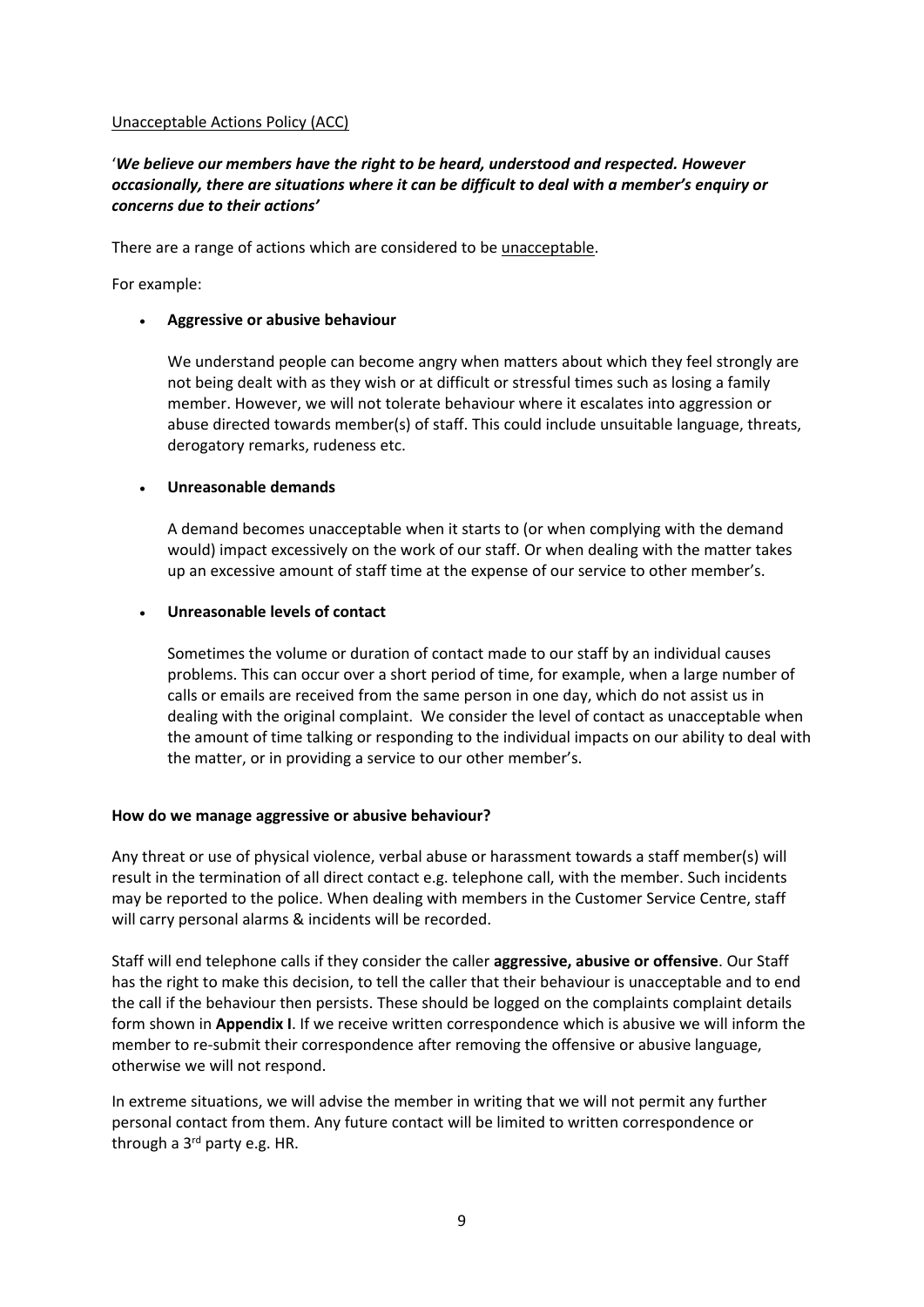Where a member of staff makes an immediate decision in response to abusive or aggressive behaviour, they should inform the member at the time of the incident & their Team Manager must be advised. Where the decision is made by a senior member of staff, the member must be informed in writing and given the opportunity to appeal.

#### <span id="page-9-0"></span>**How do we deal with other types of [unreasonable](#page-9-0) behaviour?**

There are a number of actions which can be taken depending on the individual circumstances. For example:

- $\bullet$  See the person by appointment only
- Restrict contact to written correspondence only
- Restrict contact to a nominated member of staff e.g. Senior or Manager.
- Advise we will not respond to further correspondence

We should always tell the person we are refusing and why we are doing so.

#### <span id="page-9-1"></span>**[Appealing](#page-9-1) the decision**

Where a member has been informed that contact is to be restricted, they can appeal the decision. This must be done in writing within 10 working days of the notification letter. A response on the outcome will be provided within 10 working days of the letter of appeal. A note should be made on the member's record for future information.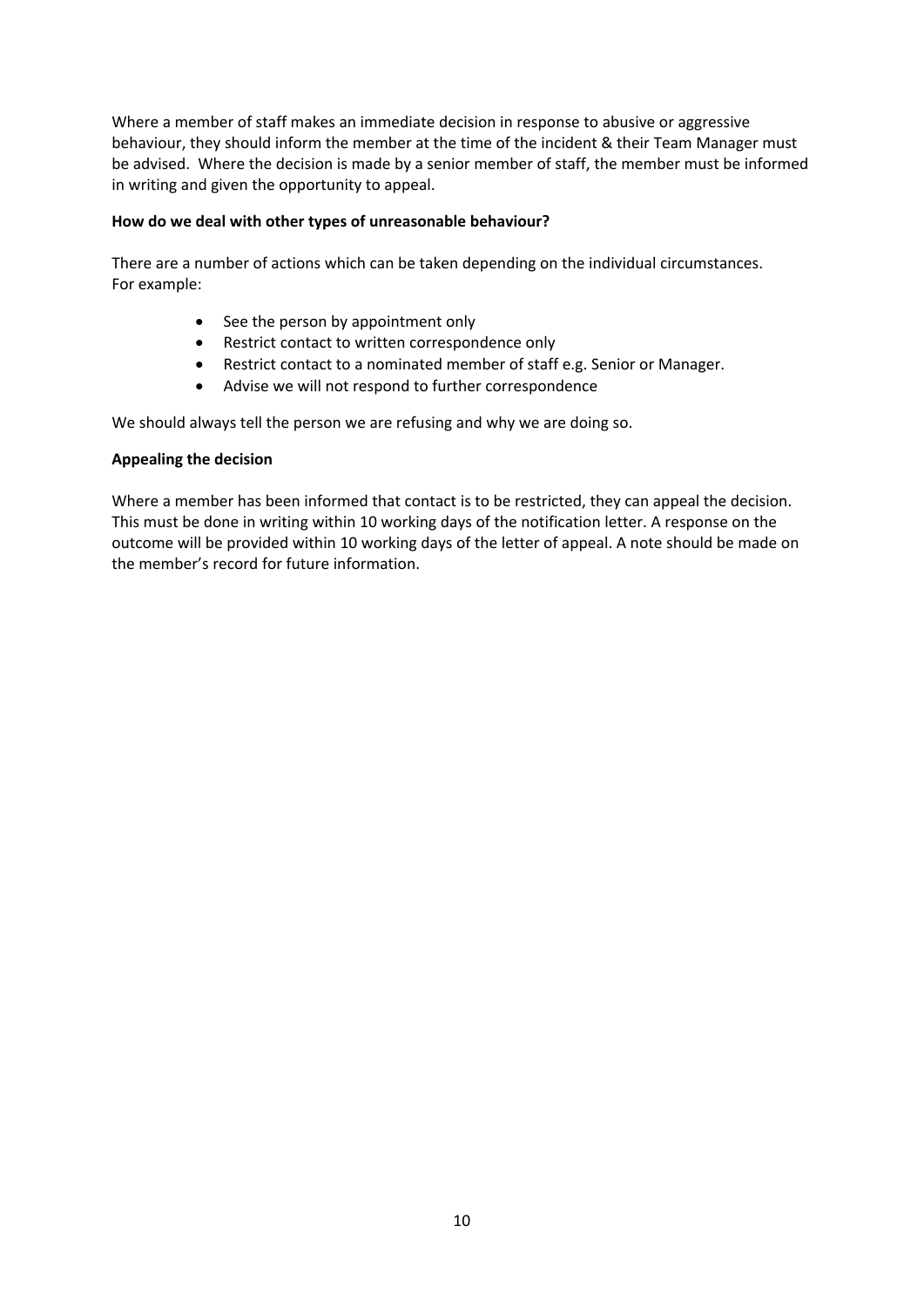

# <span id="page-10-0"></span>**Appendix I**

| <b>COMPLAINT DETAIL FORM (FOR VERBAL COMPLAINTS)</b>          |                                                                                                                                                                    |  |  |  |  |
|---------------------------------------------------------------|--------------------------------------------------------------------------------------------------------------------------------------------------------------------|--|--|--|--|
| Date of Call/Visit                                            | Investigating<br>Officer                                                                                                                                           |  |  |  |  |
| <b>Complainant Name</b>                                       |                                                                                                                                                                    |  |  |  |  |
| Address                                                       |                                                                                                                                                                    |  |  |  |  |
| Contact Telephone                                             |                                                                                                                                                                    |  |  |  |  |
| <b>Contact Email</b>                                          |                                                                                                                                                                    |  |  |  |  |
| Date of Incident(s)                                           |                                                                                                                                                                    |  |  |  |  |
| Date of Incident(s)<br><b>Complaint Details</b>               | Must be within the last 6 months of the event they want to complain OR<br>finding out they have reason to complain (event must be no longer than<br>12 months ago) |  |  |  |  |
|                                                               | <b>Relevant information</b>                                                                                                                                        |  |  |  |  |
| What is the problem? Who<br>was involved?                     |                                                                                                                                                                    |  |  |  |  |
| What solution / outcome is<br>the complainant looking<br>for? |                                                                                                                                                                    |  |  |  |  |